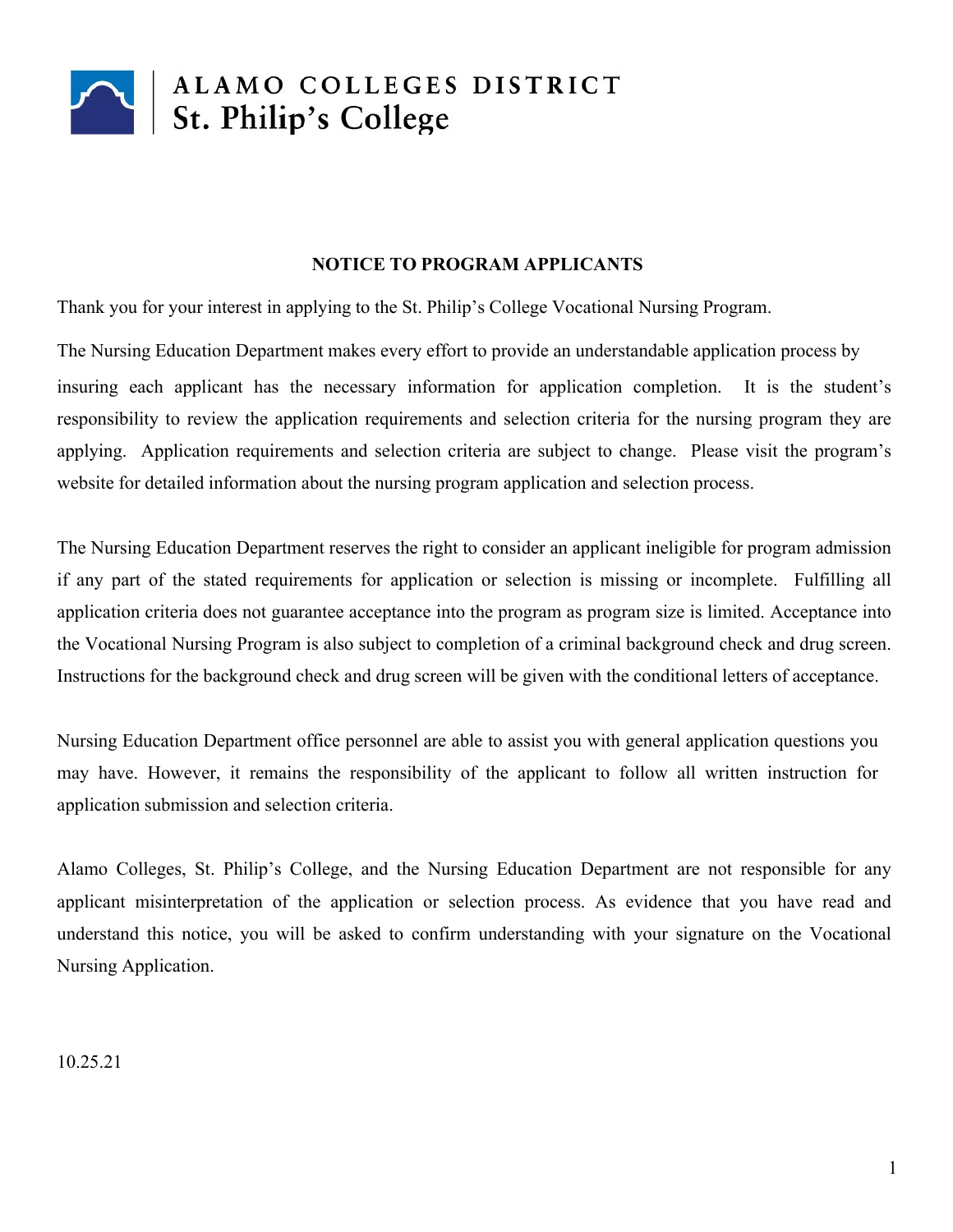

# ALAMO COLLEGES DISTRICT<br>St. Philip's College

### **VOCATIONAL NURSING PROGRAM**

Visit our Web Page at http://www.alamo.edu/spc/vocational-nursing-program

Print this application and complete all pages and sections. The completed application packet, and required documents, must be placed in a 9 x 12 brown envelope and mailed, to the St. Philip's College Nursing Education Department.

St. Philip's College Vocational Nursing Program Admissions Committee Center for Health Professions Room 100 San Antonio, TX 78203

\*Mailed application, must be postmarked on or before the application deadline and it is advisable that you send it with return receipt requested to ensure that we received it.

Applicants requesting admission consideration into the **New Braunfels extension campus must mail the application to the above address**. State on the envelope for New Braunfels extension.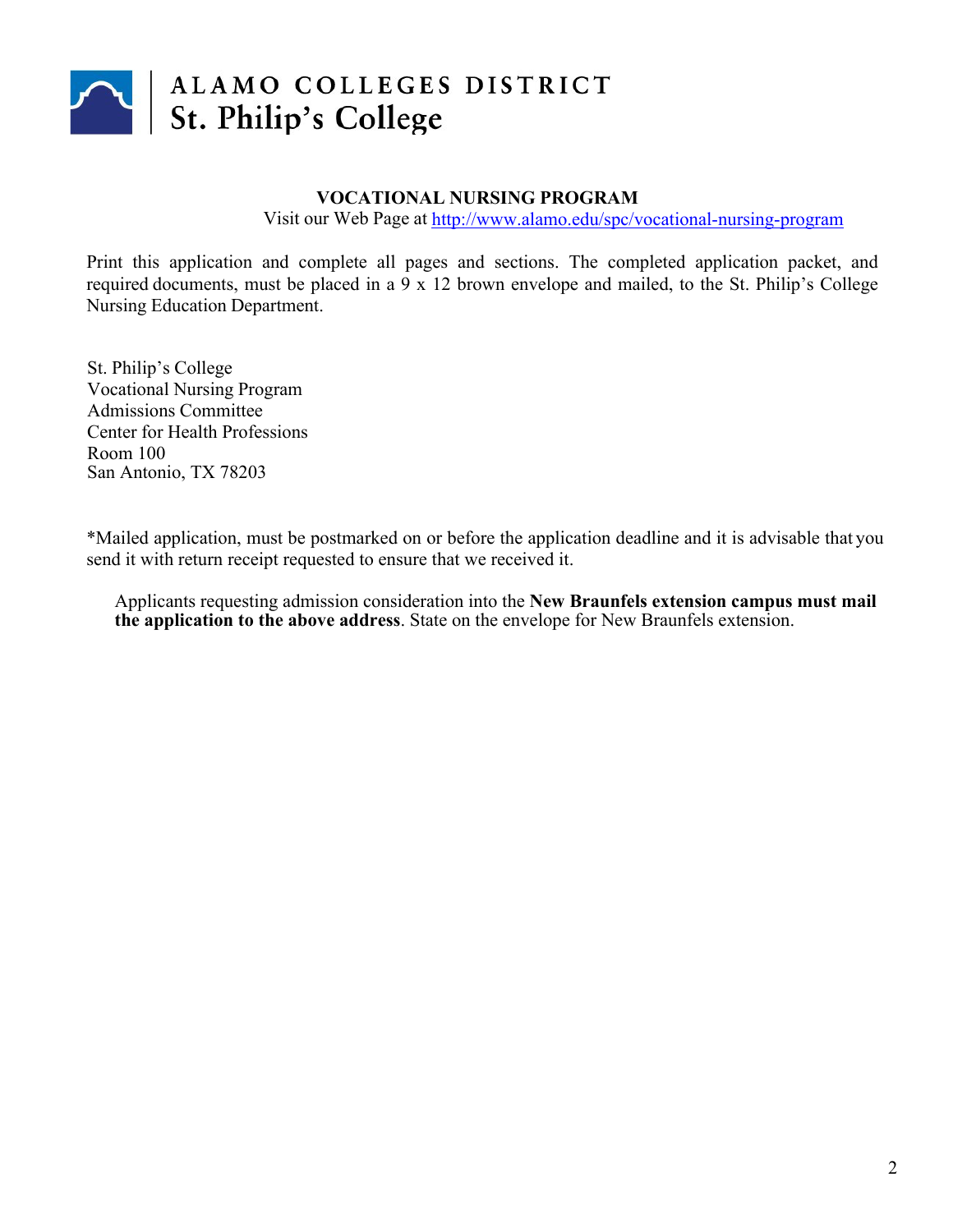## **APPLICATION CHECKLIST**

### *Initial each box below to affirm you completed that step prior to applying. SUBMIT THIS PAGE WITH APPLICATION.*

Are you college ready? Have you completed the… 1. "Apply Texas" application for admission to St. Philip's College if necessary? 2. Assessment test or submitted assessment scores; or are you exempt? 3. Did you submit the **TSI College Ready** form from ACES indicating you are college ready in all areas? Have you completed and included the **ATI TEAS PN** pre-entrance exam score? Do you have a high school diploma or GED? You must submit official transcripts. Foreign transcripts must be translated into English. Do you meet the minimum grade point average (GPA) requirement? **You must have minimum 2.5 on a 4.0 scale to apply to the Vocational Nursing Program.** Did you include official transcripts? Official transcripts from all colleges attended are required. An official transcript is one printed on official paper from the Registrar's office and in a sealed envelope. Students should request the transcript(s) be sent to their home address. **DO NOT OPEN.** Submit official transcripts with all other application documents in one sealed envelope. **Unofficial transcript is acceptable for courses taken at the Alamo Colleges (print from your ACES account).** Foreign Transcripts must be translated in English. *A separate official transcript must also be provided to the records and registration office to be admitted as a St. Philip's college student.* Have you completed the Vocational Nursing application for admission? Fill out all pages of theapplication **legibly and completely**. You must sign and date the forms where indicated. Have you provided the completed questionnaire regarding Licensure Eligibility? Have you provided the Physical Examination Form completed by your physician? Have you provided proof of the required immunizations on one official form from your Physician, local health department, or military record? All immunizations must be complete upon submission of the application. Have you provided a copy of your valid photo ID or driver's license? Have you provided a copy of your social security card? Have you provided a copy of your CPR certification? American Heart Association BLS Health Care Provider Course will be the only accepted CPR course. Have you provided proof of health insurance stating your name as the covered individual? Have you provided your 200 word (minimum) essay? Have you provided 3 completed reference forms? Do not open the sealed envelopes. Have you read the NOTICE TO PROGRAM APPLICANTS statement? I understand I must submit to drug screening testing if I am chosen for conditional admission to the nursing program and that if my drug screen is positive, I will not be admitted to the nursing program. I understand I must submit to a criminal background check performed by the Texas Board of Nursing if I am chosen for conditional acceptance to the nursing program and that if my criminal background check is not clear, I will not be admitted to the nursing program.

**PRINTED NAME DATE DATE Banner ID** #

**SIGNATURE**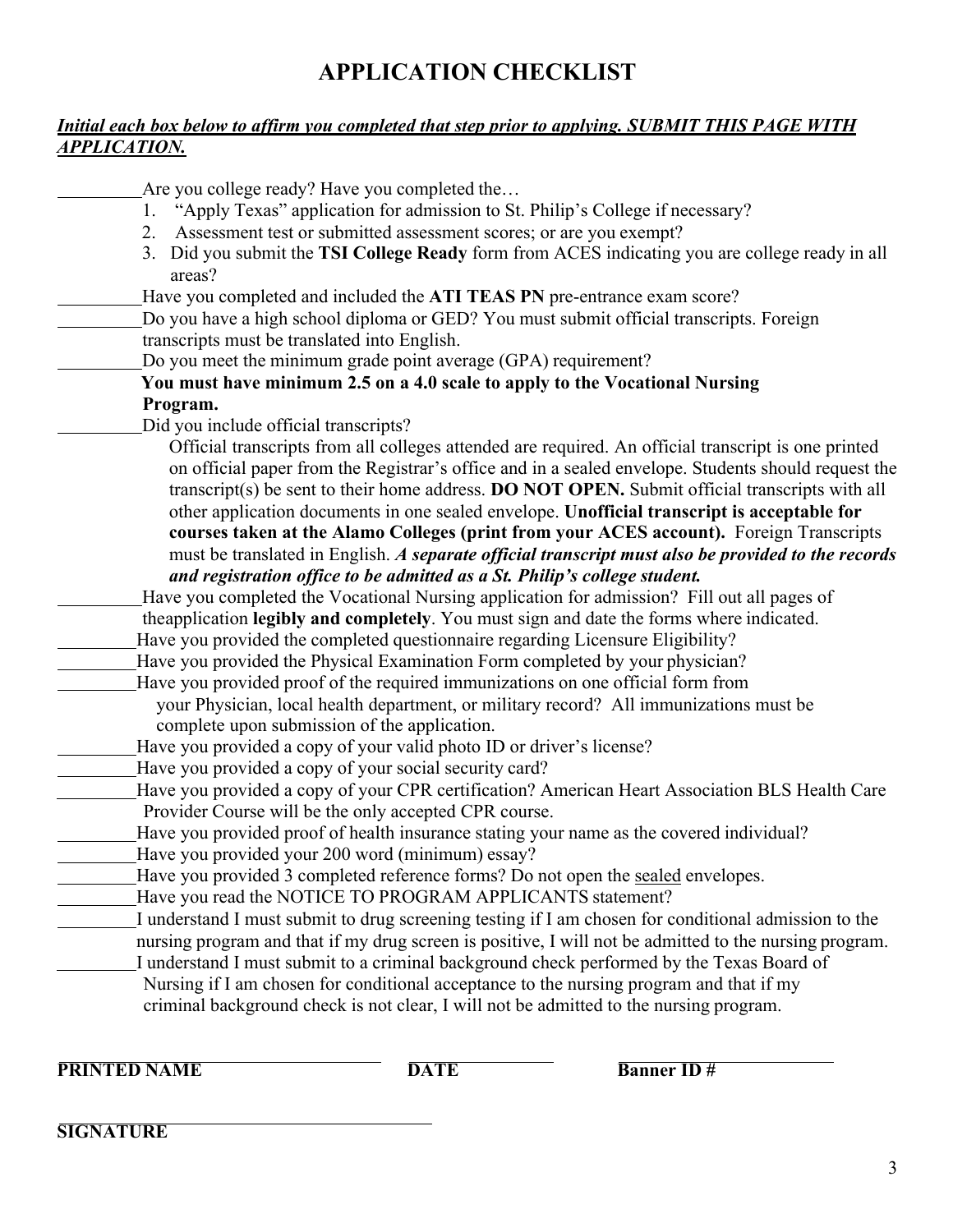#### **St. Philip's College Nursing Education Department Vocational Nursing Program Application for Admission**

#### *PLEASE PRINT OR TYPE ALL INFORMATION*

Please check which program you are applying to:

|                   |                                                                        | PERSONAL DATA |             |
|-------------------|------------------------------------------------------------------------|---------------|-------------|
|                   |                                                                        |               |             |
| (Print Name) LAST |                                                                        | <b>FIRST</b>  | MI.         |
|                   | SSN: Banner ID Date of Birth:                                          |               |             |
|                   |                                                                        |               |             |
|                   | Alamo Colleges Email: __________________________Home/Cell Phone (____) |               |             |
|                   |                                                                        |               |             |
|                   |                                                                        |               |             |
|                   |                                                                        |               | Female Male |
|                   |                                                                        |               |             |
|                   | <b>STREET</b>                                                          |               | $APT. \#$   |

| <b>Name of High School:</b> | <b>H.S. Graduation Date:</b> | <b>High School Equivalency Test (GED)</b>  |  |
|-----------------------------|------------------------------|--------------------------------------------|--|
| City/State:                 | Year<br>Month                | <b>Date Passed</b><br><b>State Awarded</b> |  |

**You must provide information & turn in transcripts concerning** *any* **college, university, vocational schools, or allied health schools you have attended:**

| <b>Name of Institution(s)</b> | City & State | <b>Number of Credits Earned</b> | Dates/Attended |
|-------------------------------|--------------|---------------------------------|----------------|
|                               |              |                                 |                |
|                               |              |                                 |                |
|                               |              |                                 |                |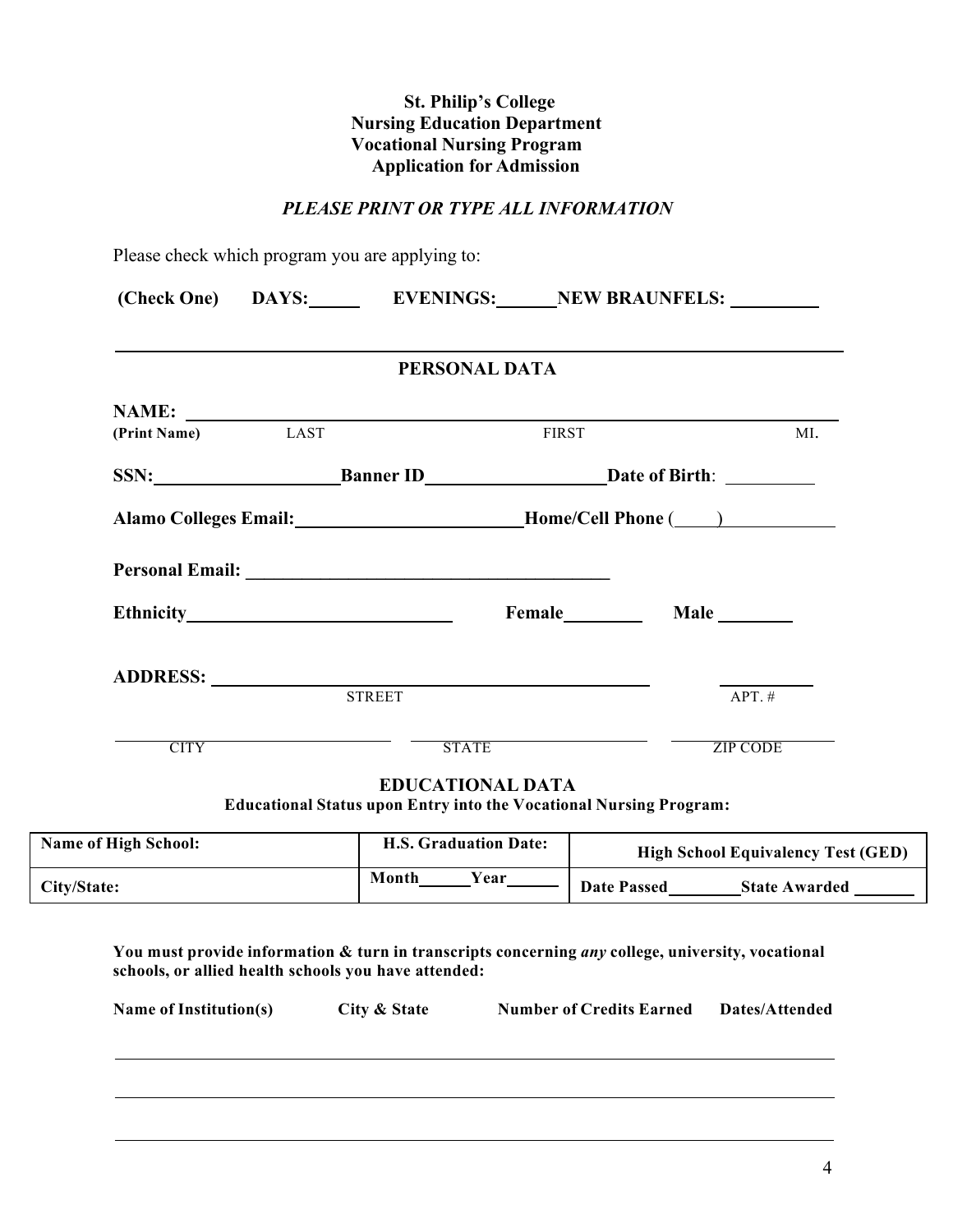List/Identify any *work or volunteer experience* you have in a health related field (CNA, Medication Aide, etc.) with relevant dates:

**[ ] No [ ] Yes** Have you EVER been enrolled in, or attended, any nursing program (including Alamo Colleges)?

#### **For ANY Nursing Programs Previously Attended (including Alamo Colleges) You** *Must* **Complete the Following & Submit Official Transcripts:**

| <b>Name of Nursing School Previously Attended</b> | <b>Provide an Address</b> | <b>Year Last Attended</b> |
|---------------------------------------------------|---------------------------|---------------------------|
|                                                   |                           |                           |

A student enrolled in Vocational Nursing **MUST** be able to meet the following standards:

- 1. Use the senses of vision, hearing, speech and touch. Use of the senses enhances the nurse's abilities to accurately observe the patient.
- 2. Perform psychomotor movements that require coordination of gross and fine muscle movements and equilibrium. Good coordination is necessary for patient safety.
- 3. Communicate orally and in writing as well as demonstrate behavior that indicates sensitivity to others. Nurses are required to function in highly compassionate areas where integrity, interpersonal skills and concern for others are all desirable personal qualities.
- 4. Demonstrate stable emotional health and intellectual activities required to exercise sound judgment. The applicant must be flexible and able to adapt to change and stress.
- 5. Demonstrate adequate decision-making and critical thinking skills.
- 6. Demonstrate physical health necessary to perform strenuous activities related to patient care which includes moving and lifting (**Must be able to lift or move MORE than 50pounds**)
- 7. Provide nursing care to patients with all types of health problems, including communicable diseases such as tuberculosis and HIV/AIDS.

Are you able to meet the above standards for the Vocational Nursing Program?

YES NO If "NO" explain:

### **Please note that a mandatory criminal background check and drug testing will be required prior to admission. Instructions will be provided in conditional acceptance letter if applicant is chosen for admission to the nursing program.**

I hereby certify that the information contained in this application is true and complete to the best of my knowledge. I understand that any misrepresentation or falsification of information is cause for denial of admission or expulsion from the College. I understand that the information contained in this application may be read by various faculty and staff members of St. Philip's College.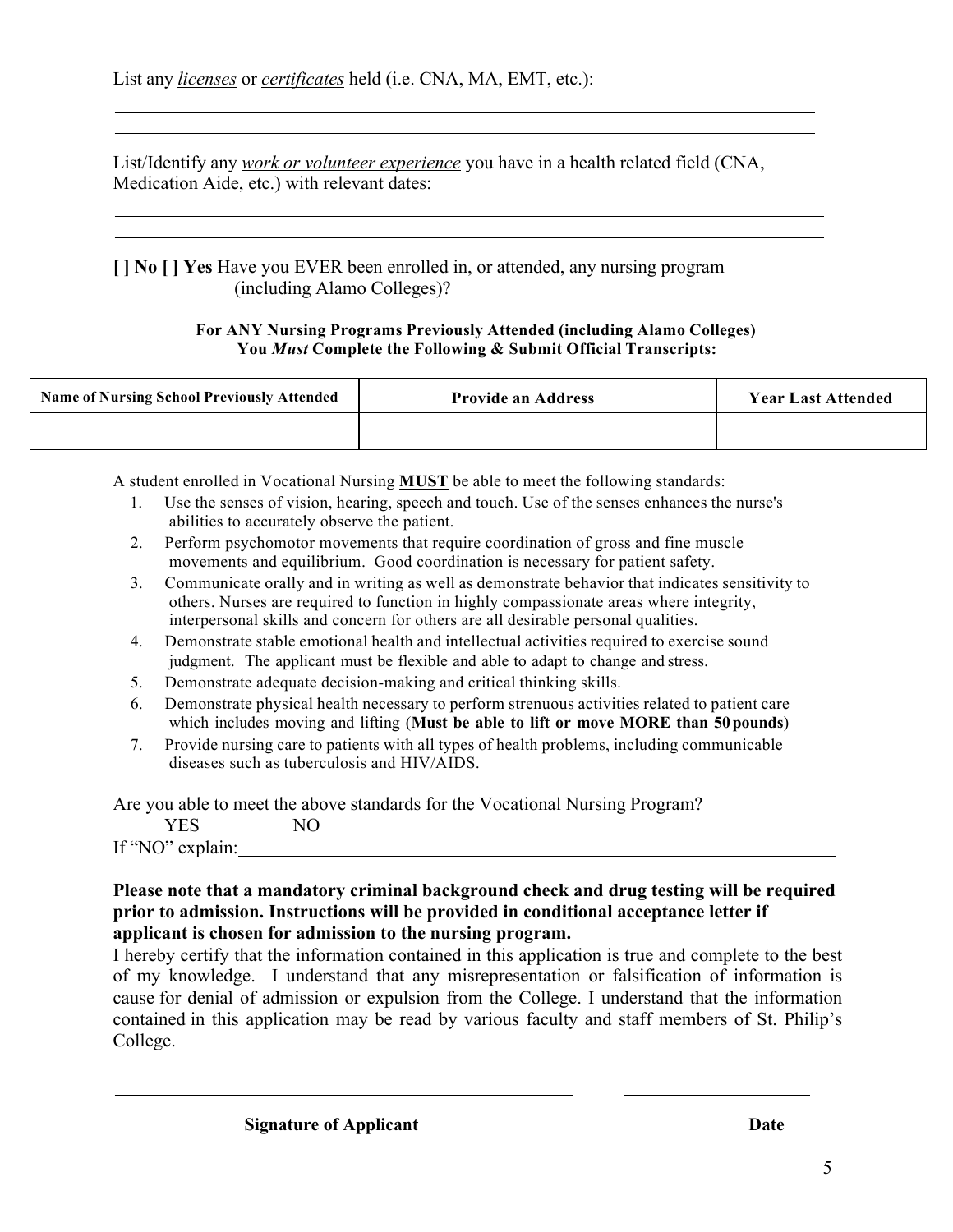### **REFERENCES and EMERGENCY CONTACT INFORMATION**

Name, address and occupations of three (3) individuals that you plan to submit as references. These 3 individuals should be current or past employers, supervisors, co-workers, teachers, counselors, and/or clergy.

| References must not be a relative or friend. |  |  |  |  |  |  |  |  |
|----------------------------------------------|--|--|--|--|--|--|--|--|
|----------------------------------------------|--|--|--|--|--|--|--|--|

| Occupation                                                                                    |
|-----------------------------------------------------------------------------------------------|
|                                                                                               |
| <b>Address</b>                                                                                |
|                                                                                               |
| Occupation                                                                                    |
| <b>Address</b>                                                                                |
|                                                                                               |
| Occupation                                                                                    |
| <b>Address</b>                                                                                |
| In case of emergency while you are at school, please list at least two (2) persons who can be |
| Telephone<br>Relationship                                                                     |
|                                                                                               |

| <b>Name</b> | <b>Telephone</b> | Relationship     |
|-------------|------------------|------------------|
|             |                  | Relationship     |
|             | <b>Name</b>      | <b>Telephone</b> |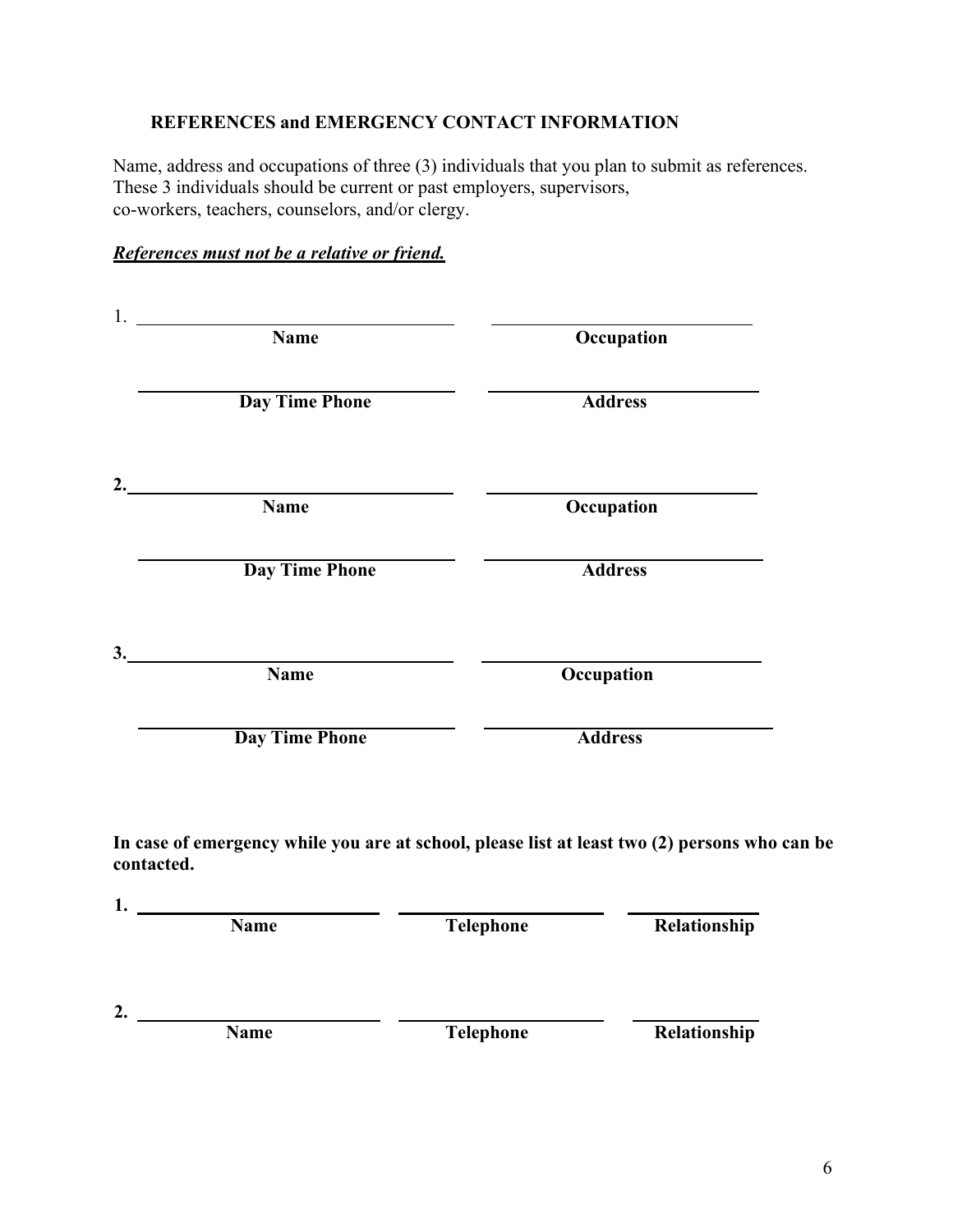#### **IMPORTANT INFORMATION REGARDING LICENSURE ELIGIBILITY**

Licensure Information:

1) **[ ] No [ ] Yes** Have you ever taken the NCLEX-PN®?

**If "Yes"**, indicate dates and states

2) **[ ] No [ ] Yes** Have you ever been granted authority to practice nursing in any country, state, province or territory?

#### If you answered "Yes" to question 2, you must answer questions #3, #4, and #5 in this section of the **application.**

3) **[ ] No [ ] Yes** Have you used the authority granted to practice nursing? **If "Yes"**, indicate the country(ies)

and date you last practiced as a licensed vocational/practical nurse: MM

**YYYY** 

4) **[ ] No [ ] Yes** Have you practiced nursing by using your nursing knowledge, skills, and abilities as a licensed vocational/practical nurse for a minimum of two years from the date of graduation?

5) **[ ] No [ ] Yes** Have you practiced nursing by using your nursing knowledge, skills, and abilities within the past four years?

If you answer yes to any of the following five questions, you must complete the declaratory order process with the Texas Board of Nursing.

The Declaratory Order process permits the Board of Nursing to make decisions regarding a petitioner's eligibility for licensure **even before applying to, or entering a nursing program**. The process may take from 3 months to 1 year to complete.

#### **Eligibility Questions:**

- 1) **[ ] No [ ] Yes** For any criminal offense, including those pending appeal, have you:
	- a. Been arrested and have any pending criminal charges?
	- b. Been convicted of a misdemeanor?
	- c. Been convicted of a felony?
	- d. Pled Nolo Contendere, No Contest, or Guilty?
	- e. Received deferred adjudication?
	- f. Been placed on Community Supervision or Court Ordered Probation, whether ornot adjudicated guilty?
	- g. Been sentenced to serve jail, prison time, or court-ordered confinement?
	- h. Been granted pre-trial diversion?
	- i. Been cited or charged with any violation of the law?
	- j. Been the subject of a court-martial article 15 violation, or received any form of military judgment/punishment/action?

(You may only exclude Class C misdemeanor traffic violations.)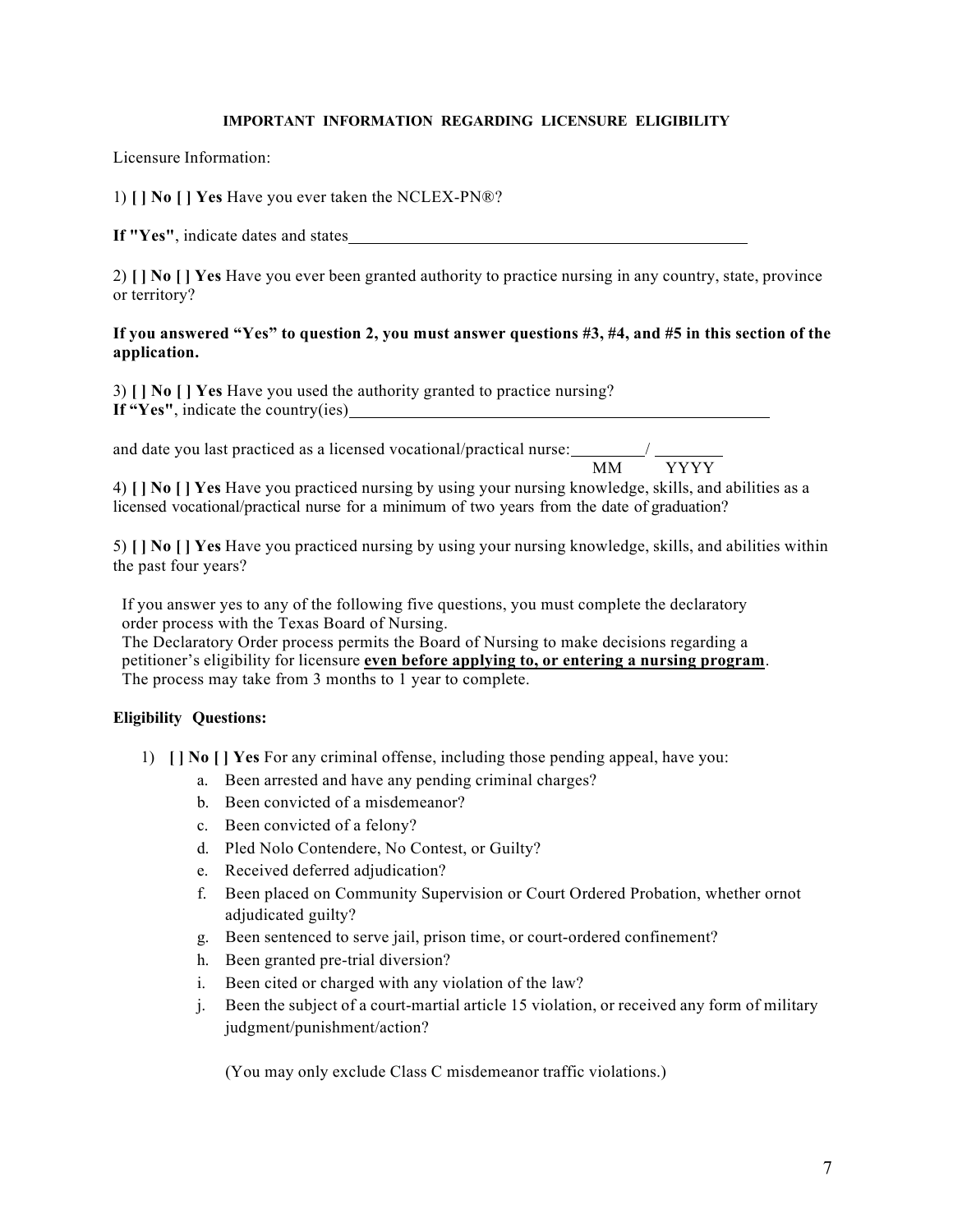**NOTE: Expunged and Sealed Offenses:** While expunged or sealed offenses, arrests, tickets, or citations need not be disclosed, it is your responsibility to ensure the offense, arrest, ticket or citation has, in fact, been expunged or sealed. It is recommended that you submit a copy of the Court Order expunging or sealing the record in question to our office with your application. Failure to reveal an offense, arrest, ticket, or citation that is not in fact expunged or sealed may subject your license to a disciplinary order and fine. Non-disclosure of relevant offenses raises questions related to truthfulness and character. (See 22 TAC §213.27)

**NOTE: Orders of Non-Disclosure:** Pursuant to Tex. Gov't Code § 552.142(b), if you have criminal matters that are the subject of an order of non-disclosure you are not required to reveal those criminal matters on this form. However, a criminal matter that is the subject of an order ofnon-disclosure may become a character and fitness issue. Pursuant to other sections of the Gov'tCode chapter 411, the Texas Nursing Board is entitled to access criminal history record information that is the subject of an order of non-disclosure. If the Board discovers a criminal matter that is the subject of an order of non-disclosure, even if you properly did not reveal that matter, the Board may require you to provide information about any conduct that raises issues of character and fitness.

- 2) **[ ] No [ ] Yes** Are you currently the target or subject of a grand jury or governmental agency investigation?
- 3) **[ ] No [ ] Yes** Has any licensing authority refused to issue you a license or ever revoked, annulled, cancelled, accepted surrender of, suspended, placed on probation, refused to renew a professional license, certificate or multi-state privilege held by you now or previously, or ever fined, censure, reprimanded, or otherwise disciplined you?
- 4) **[ ] No [ ] Yes** In the past five (5) years have you been diagnosed with, treated or hospitalized for schizophrenia and/or psychotic disorder, bipolar disorder, paranoid personality disorder, antisocial personality disorder, or borderline personality disorder which impaired or does impair your behavior, judgment, or ability to function in school or work?
- 5) **[ ] No [ ] Yes** Within the past 5 years have you been addicted to and/or treated for the use of alcohol or any other drug?

\*Pursuant to the Occupations Code §301.207, information regarding a person's diagnosis or treatment for a physical condition, mental condition, intemperate use of drugs or alcohol, or chemical dependency **and** information regarding an individual's criminal history is confidential to the same extent that information collected as part of an investigation is confidential under the Occupations Code §301.466.

If your response is yes to any of these questions, you may not be eligible for licensure. You must submit a Petition for Declaratory Order before the BON can determine your eligibility for licensure. For information/guidance in this process to determine eligibility for licensure by examination, contact the Texas Board of Nursing at (512) 305-7400 or go to web site: www.bon.state.tx.us. The "Declaratory Order" form can be accessed at

http://bon.texas.gov/pdfs/forms\_pdfs/initial\_licensure\_recognition\_pdfs/declaratoryorder\_pdfs/DOAPP20 14.pdf

By signing below, you are indicating that you are aware of the information regarding eligibility for licensure by the Texas Board of Nursing.

| Print name | Banner II)# |
|------------|-------------|
|            |             |

**Signature**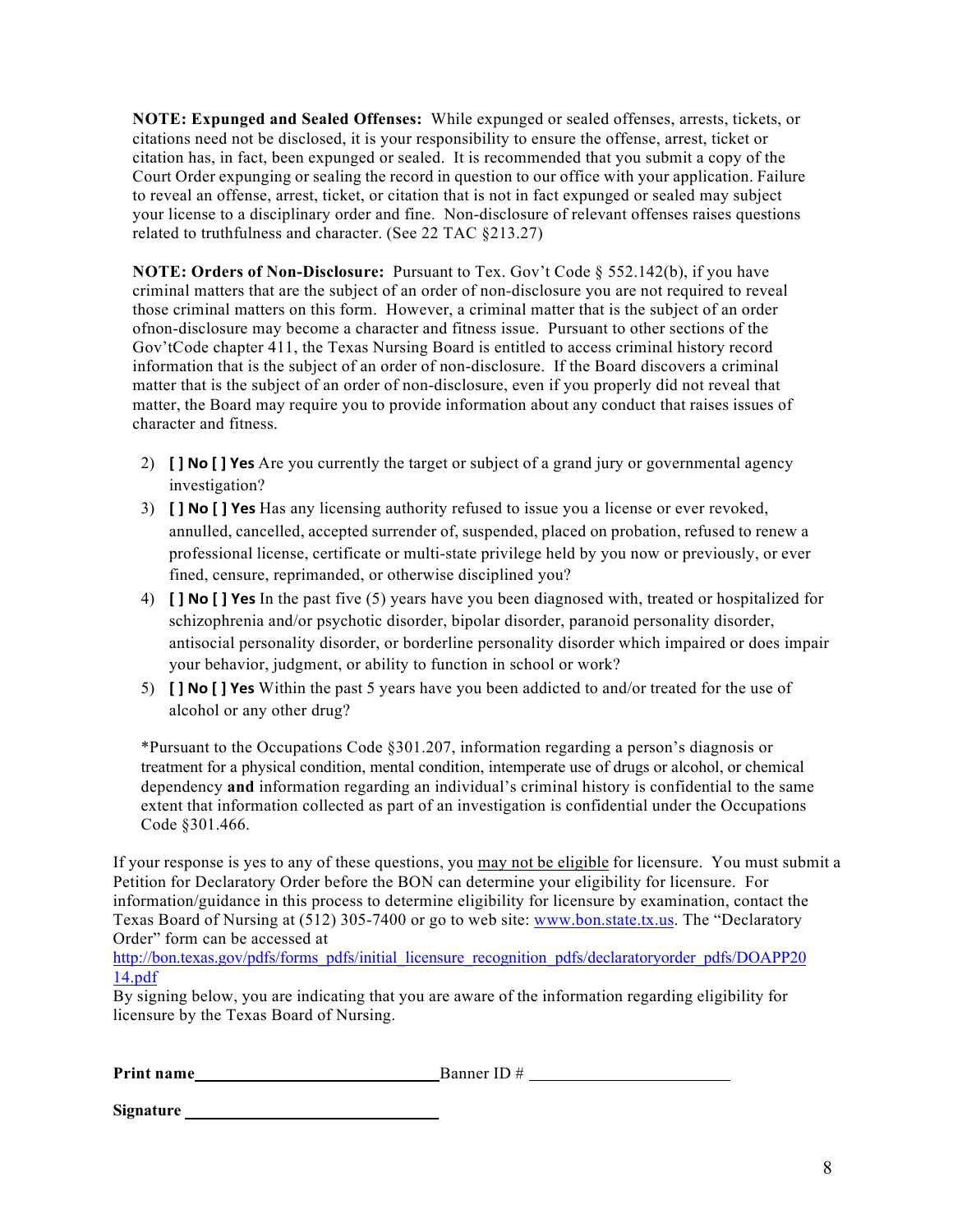### **St. Philip's College Nursing Education Department Vocational Nursing Program**

### **Physical Examination Form**

| Name<br>(Print Name) Last                                                                                                                                                                                                      | First                  |              | Middle   |  |
|--------------------------------------------------------------------------------------------------------------------------------------------------------------------------------------------------------------------------------|------------------------|--------------|----------|--|
| Address                                                                                                                                                                                                                        | City                   | <b>State</b> | Zip Code |  |
| Gender: $M / F$                                                                                                                                                                                                                | Date of Birth:         |              |          |  |
|                                                                                                                                                                                                                                | <b>MEDICAL HISTORY</b> |              |          |  |
| List all medications you are currently taking: University of the state of the state of the state of the state of the state of the state of the state of the state of the state of the state of the state of the state of the s |                        |              |          |  |
|                                                                                                                                                                                                                                |                        |              |          |  |
| Past History:                                                                                                                                                                                                                  |                        |              |          |  |
| Applicant, please check Yes or No. If Yes, give explanation                                                                                                                                                                    |                        |              |          |  |

| Have you ever had:                 | NO | <b>YES</b> | <b>Explanation:</b> |
|------------------------------------|----|------------|---------------------|
| <b>High Blood Pressure</b>         |    |            |                     |
| <b>Diabetes</b>                    |    |            |                     |
| <b>Heart Disease</b>               |    |            |                     |
| Respiratory Disease or breathing   |    |            |                     |
| problems/Asthma                    |    |            |                     |
| Abdominal problems                 |    |            |                     |
| Vision or Hearing problems         |    |            |                     |
| Surgery (please describe)          |    |            |                     |
| Injuries (please describe)         |    |            |                     |
| Any Disabilities (please describe) |    |            |                     |
| Back problems                      |    |            |                     |
| Bone or Joint problems; any        |    |            |                     |
| problems walking, lifting,         |    |            |                     |
| kneeling                           |    |            |                     |
| Have you ever been treated for     |    |            |                     |
| depression or any other mental     |    |            |                     |
| disorder(s)?                       |    |            |                     |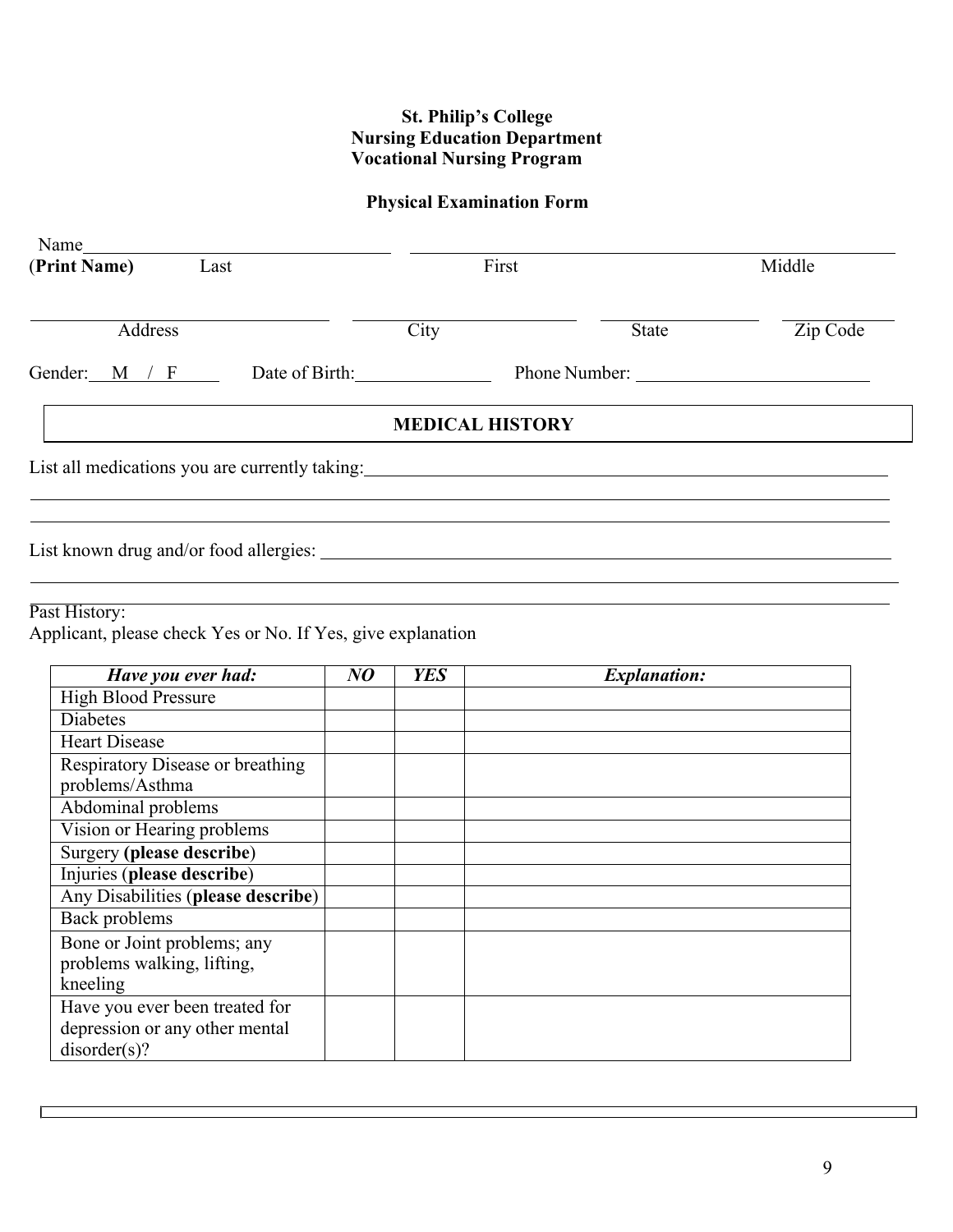| *** Please include the Physician's Business Card          |                                | PHYSICAL EXAMINATION                                                                                                                                                                                                           |                          |
|-----------------------------------------------------------|--------------------------------|--------------------------------------------------------------------------------------------------------------------------------------------------------------------------------------------------------------------------------|--------------------------|
|                                                           |                                | PHYSICAL EXAMINATION, cont'd.                                                                                                                                                                                                  |                          |
|                                                           |                                | Height Weight Weight                                                                                                                                                                                                           | Date of                  |
|                                                           |                                |                                                                                                                                                                                                                                |                          |
|                                                           |                                | Blood Pressure Nulse Multipunk Pulse Nulse Nulse Nulse Nulse Nulse Nulse Nulse Nulse Nulse Nulse Nulse Nulse Nulse Nulse Nulse Nulse Nulse Nulse Nulse Nulse Nulse Nulse Nulse Nulse Nulse Nulse Nulse Nulse Nulse Nulse Nulse |                          |
|                                                           | <b>Within Normal</b><br>Limits |                                                                                                                                                                                                                                | <b>Abnormal Findings</b> |
| General Appearance                                        |                                |                                                                                                                                                                                                                                |                          |
| Vision: Acuity<br>Correction<br>Color Vision<br>required? |                                |                                                                                                                                                                                                                                |                          |
| Correction required?<br>Hearing                           |                                |                                                                                                                                                                                                                                |                          |
| Cardiovascular System                                     |                                |                                                                                                                                                                                                                                |                          |
| Respiratory System                                        |                                |                                                                                                                                                                                                                                |                          |
| Digestive System                                          |                                |                                                                                                                                                                                                                                |                          |
| Neurologic System                                         |                                |                                                                                                                                                                                                                                |                          |
| <b>Endocrine System</b>                                   |                                |                                                                                                                                                                                                                                |                          |
| Musculoskeletal System<br>Range of motion, Mobility       |                                |                                                                                                                                                                                                                                |                          |
|                                                           |                                | PHYSICIAN RECOMMENDATIONS:                                                                                                                                                                                                     |                          |

| was examined by me on                                                                                                                                                                                                | and found:                                                           |
|----------------------------------------------------------------------------------------------------------------------------------------------------------------------------------------------------------------------|----------------------------------------------------------------------|
|                                                                                                                                                                                                                      | Date                                                                 |
| to be in good physical health which includes moving and lifting more than 50 pounds and stable emotional and                                                                                                         |                                                                      |
| to have some abnormalities but is suitable, both physically and mentally, for participation in a vocational nursing<br>program, including class, lab, and clinical requirements and able to lift 50 lbs. or greater. |                                                                      |
| to be physically unfit because of abnormalities that are uncorrectable and would prevent him/her from performing                                                                                                     |                                                                      |
|                                                                                                                                                                                                                      |                                                                      |
| Signature of Examining Physician                                                                                                                                                                                     |                                                                      |
|                                                                                                                                                                                                                      | class, lab or clinical requirements in a vocational nursing program. |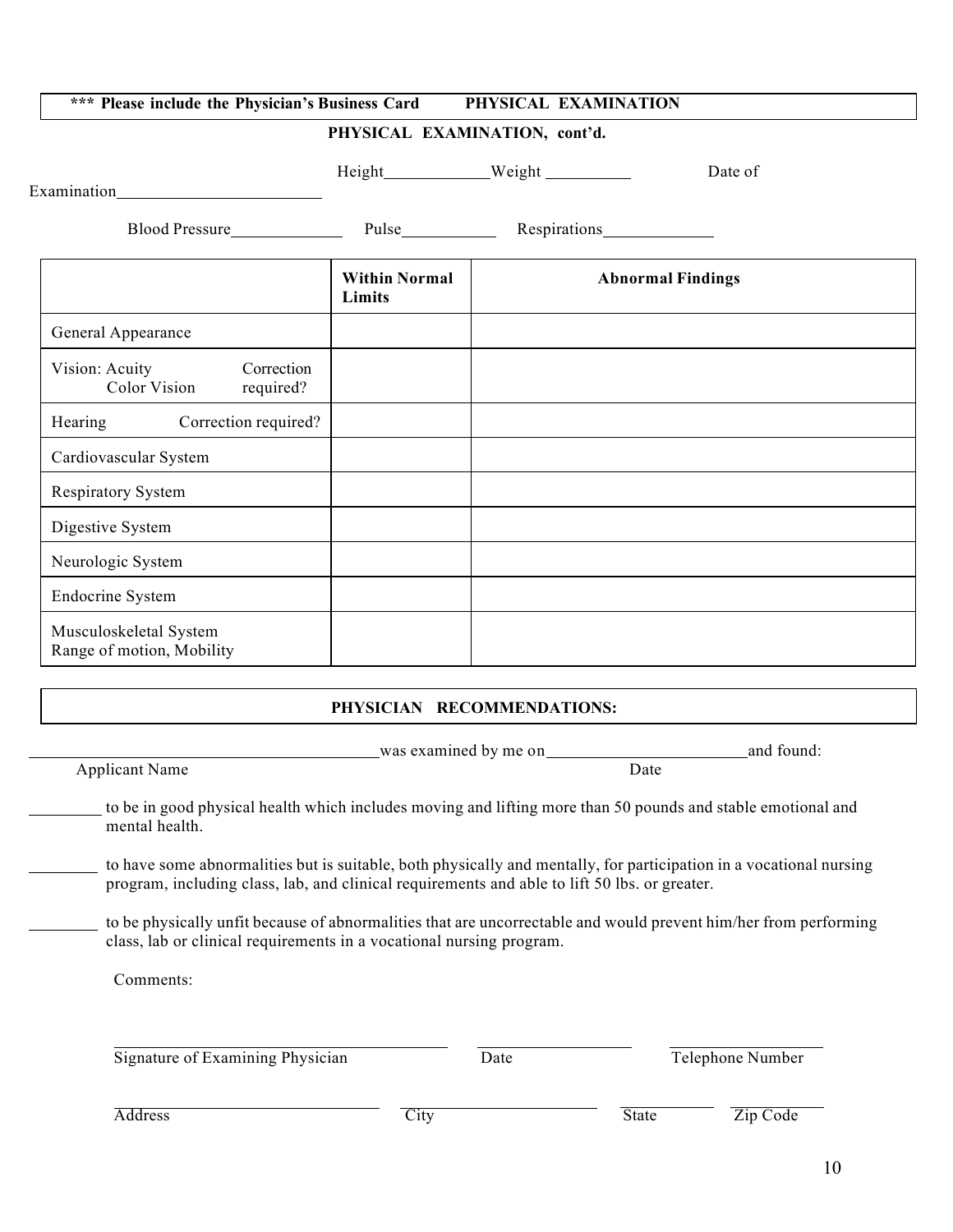#### **REQUIRED IMMUNIZATIONS**

#### **ALL Immunizations must be on official letter head and be consolidated on one record from physician office, health department or military record.**

| Tetanus:                  | Within the last 10 years.                                                                                                                                                                                                                                                                                                                                                                                                                                                                                                                                                                                                                                                                                                                                                   |  |  |  |
|---------------------------|-----------------------------------------------------------------------------------------------------------------------------------------------------------------------------------------------------------------------------------------------------------------------------------------------------------------------------------------------------------------------------------------------------------------------------------------------------------------------------------------------------------------------------------------------------------------------------------------------------------------------------------------------------------------------------------------------------------------------------------------------------------------------------|--|--|--|
| Measles, Mumps & Rubella: | 2 MMR vaccines are required.                                                                                                                                                                                                                                                                                                                                                                                                                                                                                                                                                                                                                                                                                                                                                |  |  |  |
| Hepatitis B:              | a complete 3 injection series is required or a serumtiter<br>confirming immunity<br>*note: The Hepatitis B series is a 6 month process                                                                                                                                                                                                                                                                                                                                                                                                                                                                                                                                                                                                                                      |  |  |  |
| Varicella (chickenpox):   | a complete 2 injection series is required or documented history<br>of the disease or a serum titer confirming the disease.<br>*note: The Varicella injection series is a four week process.                                                                                                                                                                                                                                                                                                                                                                                                                                                                                                                                                                                 |  |  |  |
| Tuberculosis:             | Negative PPD skin test or chest x-ray within the last 12 months.<br>PPD skin test record must contain date administered, dateread,<br>and the results.<br>Negative PPD yearly thereafter while enrolled in the VN<br>Program.<br>- Students with a positive PPD must submit current<br>documentation from their Medical Provider (on Health<br>Providers Letterhead) stating that the student is negative for<br>infective process.<br>- Students whose responses indicate possibility of TB infection<br>must submit documentation of medical evaluation and<br>treatment, if applicable.<br>-Students with a negative PPD on admission who convert to<br>positive while enrolled in the nursing program must submit<br>documentation of medical evaluation and treatment. |  |  |  |
| Meningitis:               | Anyone under 22 years of age must show proof of the Meningitis<br>vaccine.                                                                                                                                                                                                                                                                                                                                                                                                                                                                                                                                                                                                                                                                                                  |  |  |  |
| Flu:                      | Must obtain a flu vaccine annually by October 1 of each year                                                                                                                                                                                                                                                                                                                                                                                                                                                                                                                                                                                                                                                                                                                |  |  |  |

**Titer proving immunity is acceptable for MMR, HEP B, and Varicella. Must have all immunizations completed, including Hepatitis B series and Varicella series, and copy of record submitted with application.** *This form will not be accepted as an immunization record.*

I **(print name) understand that the Nursing Program requires the preceding immunizations, as well as CPR certification, remain current while in the Vocational Nursing Program. I also understand that if the required immunizations and CPR expire while enrolled in the program, I will not be allowed to attend clinical. I understand exceeding allowable absences will result in me being dropped from the course and/or program.**

| Sign<br>яшт | $-$<br>Date |
|-------------|-------------|
|             |             |

Banner ID: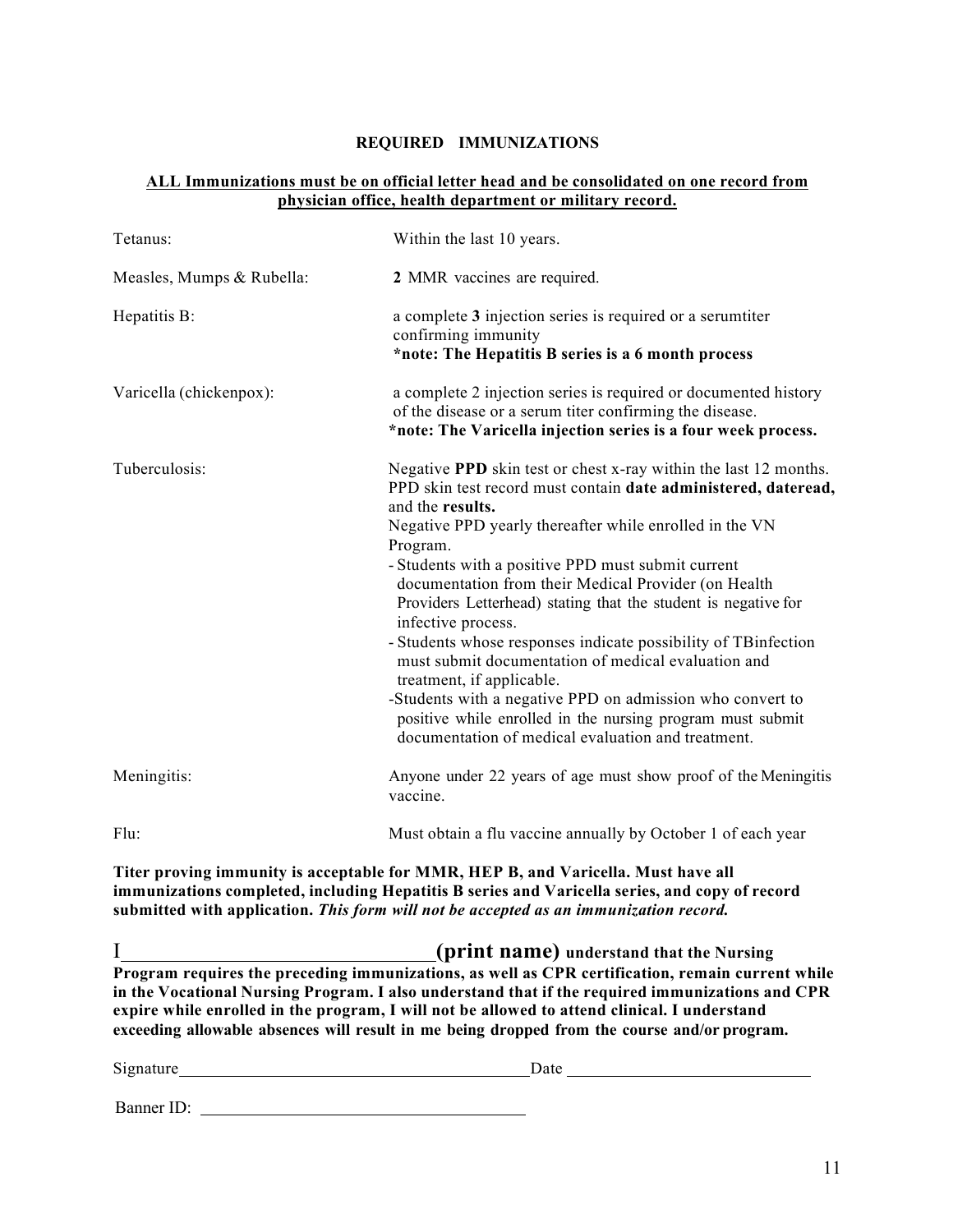#### St. Philip's College Nursing Education Department Vocational Nursing

Varicella (chickenpox) immunization/immunity is a requirement for admission into the Vocational Nursing Program. Proof of varicella immunity can be provided by any one of the following:

- Documentation of prior varicella illness. A written statement from a physician or parent verifying approximate date. Complete statement below.
- Serologic confirmation of varicella immunity (positive varicella titer)
- Documented proof of administration of two (2) varicella vaccinations documented on an official immunization record.

### **DOCUMENTATION OF PRIOR VARICELLA ILLNESS**

| This is to verify that |                   | had varicella disease |
|------------------------|-------------------|-----------------------|
| (chickenpox)           | <b>Print Name</b> |                       |

**on or about / / approximate month/day/year**

**Signature**

**Relationship to student**

**Date**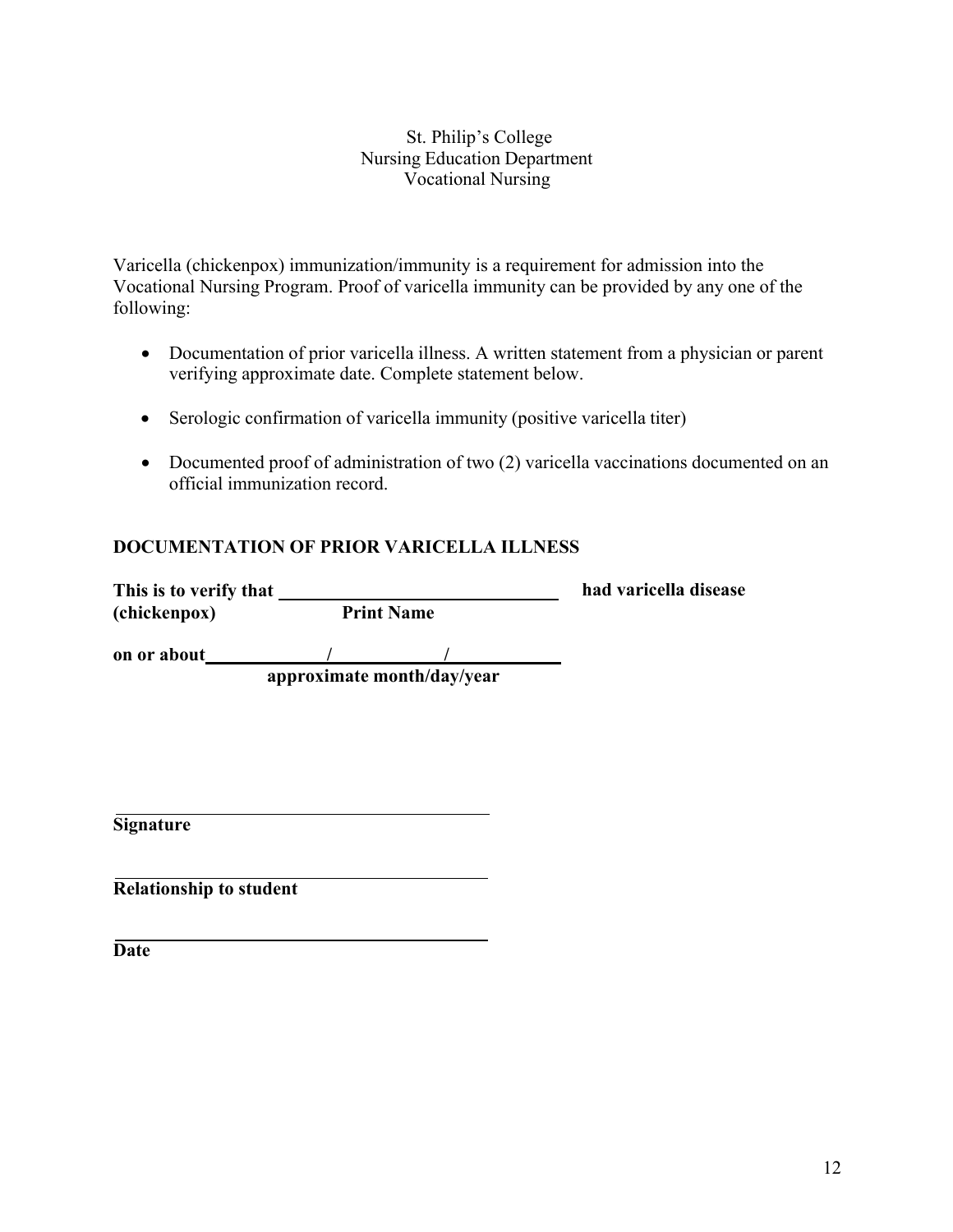### **CERTIFICATION STATEMENT**

I , understand that I must submit the *complete*

 **(Print Name)** application and required documents to the St. Philip's College Vocational Nursing Program **via USPS mail.**

I certify that all the information given is correct and complete. I agree to have the required transcripts necessary for my admission to St. Philip's College sent to the Office of Records and Registration and to the Nursing Education Department.

I understand that the *minimum* GPA for admission into the St. Philip's College Vocational Nursing Program is a **2.5**. If my GPA is found to be less than **2.5**, my application and/or admission into the Vocational Nursing Program may be withdrawn. I also agree that my *complete* application will include the following: TEAS VI (Nursing) Test Scores indicating college ready level in all areas, Physical Examination Form, Immunization Record, Three Reference Forms, College/University, Vocational/Technical, and High School or GED official transcripts, copy of health insurance card, copy of driver license or identification card, copy of social security card, copy of CPR certification (American Heart Association BLS course for health care providers to include adult, child, and infant). I understand that **internet CPR courses** are not accepted.

I understand that if I am ineligible scholastically at St. Philip's College, I will be withdrawn from the program.

I understand if I am selected for conditional admission, I will receive a letter via my Alamo Colleges student email address with further instructions for the criminal background check and drug screen.

I hereby certify that the information contained in this application is true and complete to the best of my knowledge. I understand that any misrepresentation or falsification of information is cause for denial of admission or expulsion from the Vocational Nursing Program. I understand that the information contained in this application will be read by the faculty, staff, and Nursing Admissions Committee of St. Philip's College, as appropriate. The information obtained will be kept confidential and may only be used in accordance with applicable laws, executive orders and regulations/policies of St. Philip's College and St. Philip's College Vocational NursingProgram.

Signature of Applicant Date

Banner ID #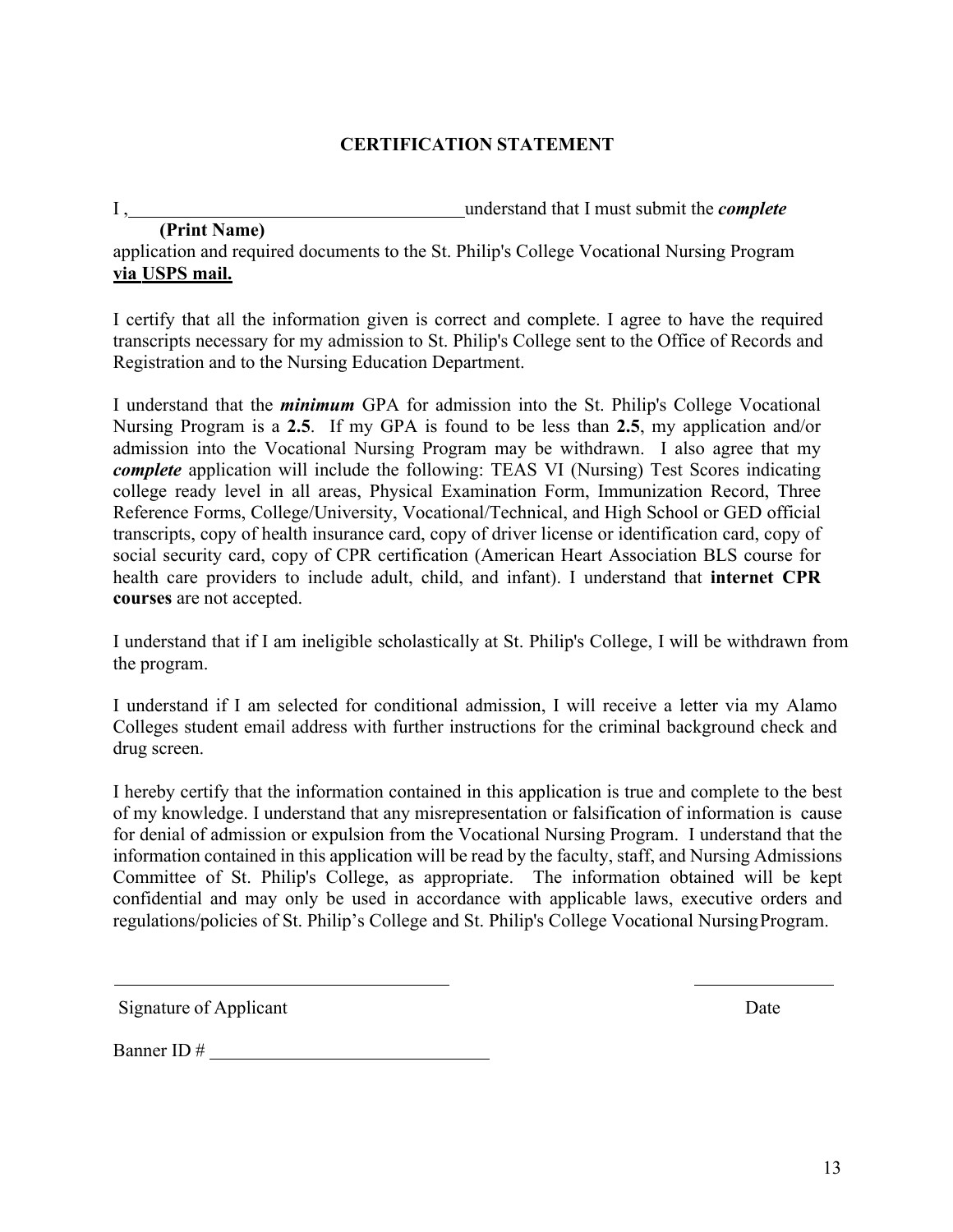*St. Philip's College is a member of the Alamo Colleges and does not discriminate on the basis of race, religion, color, national origin, sex, age or disability with respect to access, employment programs, or services.*

# **PLACE ALAMO GPS WORKSHEET PRINT OUT FORM from ACES HERE (TSI College Ready Status)** Indicating College Ready in all areas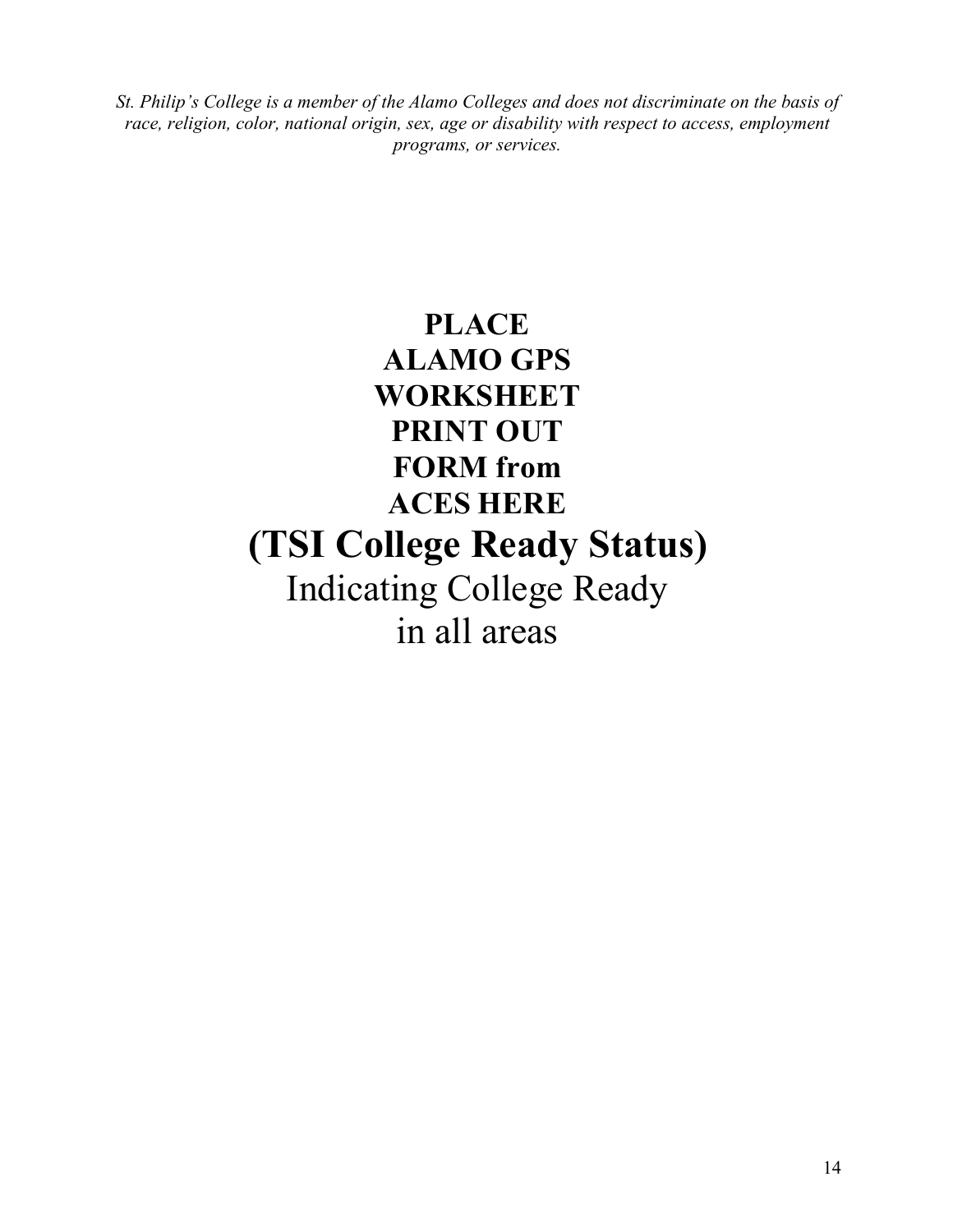# **PLACE TEAS PN (Practical Nursing) EXAM RESULTS HERE**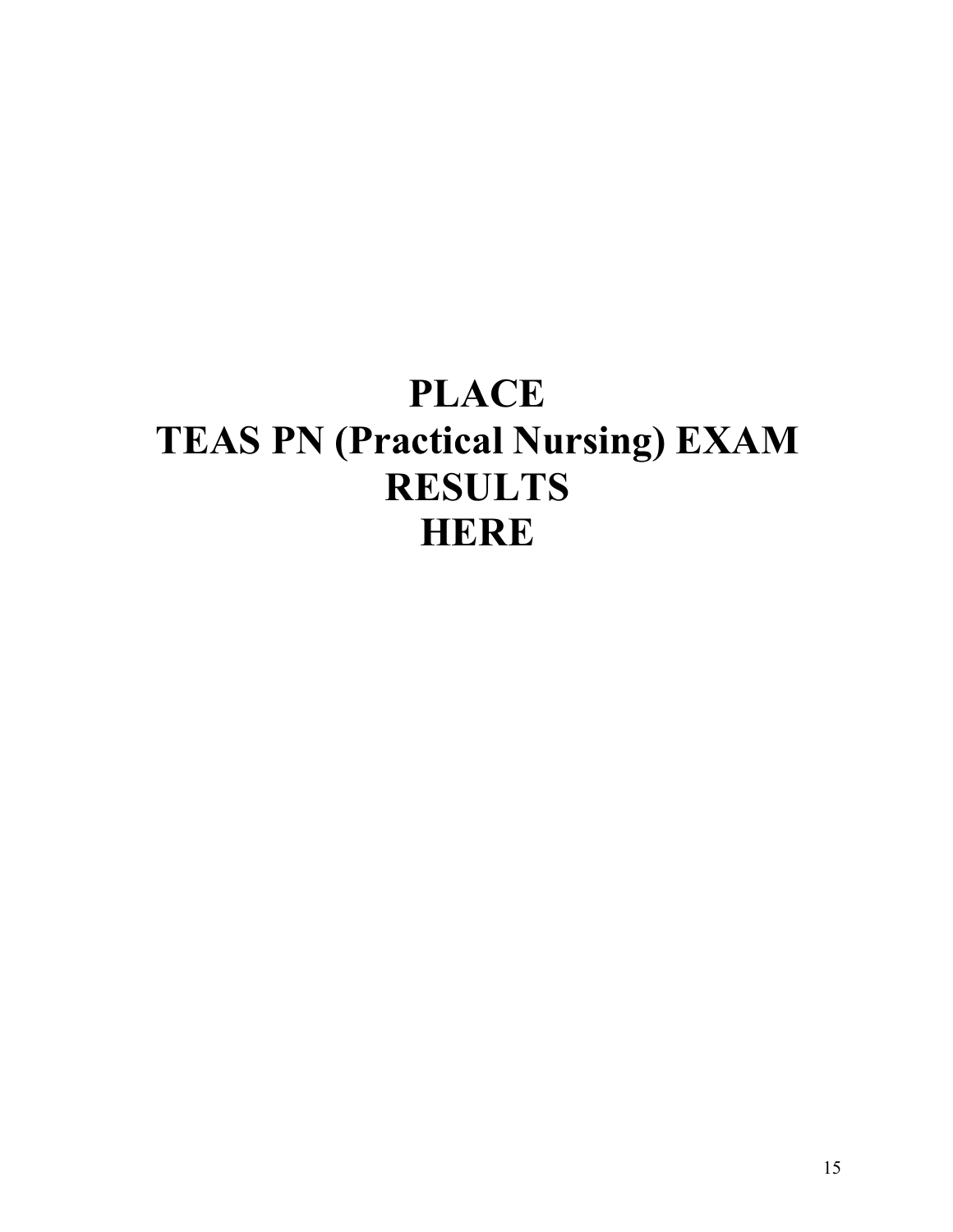# **PLACE OFFICIAL TRANSCRIPTS HERE**

# Do not open the sealed envelopes

# Overall GPA of 2.5 is required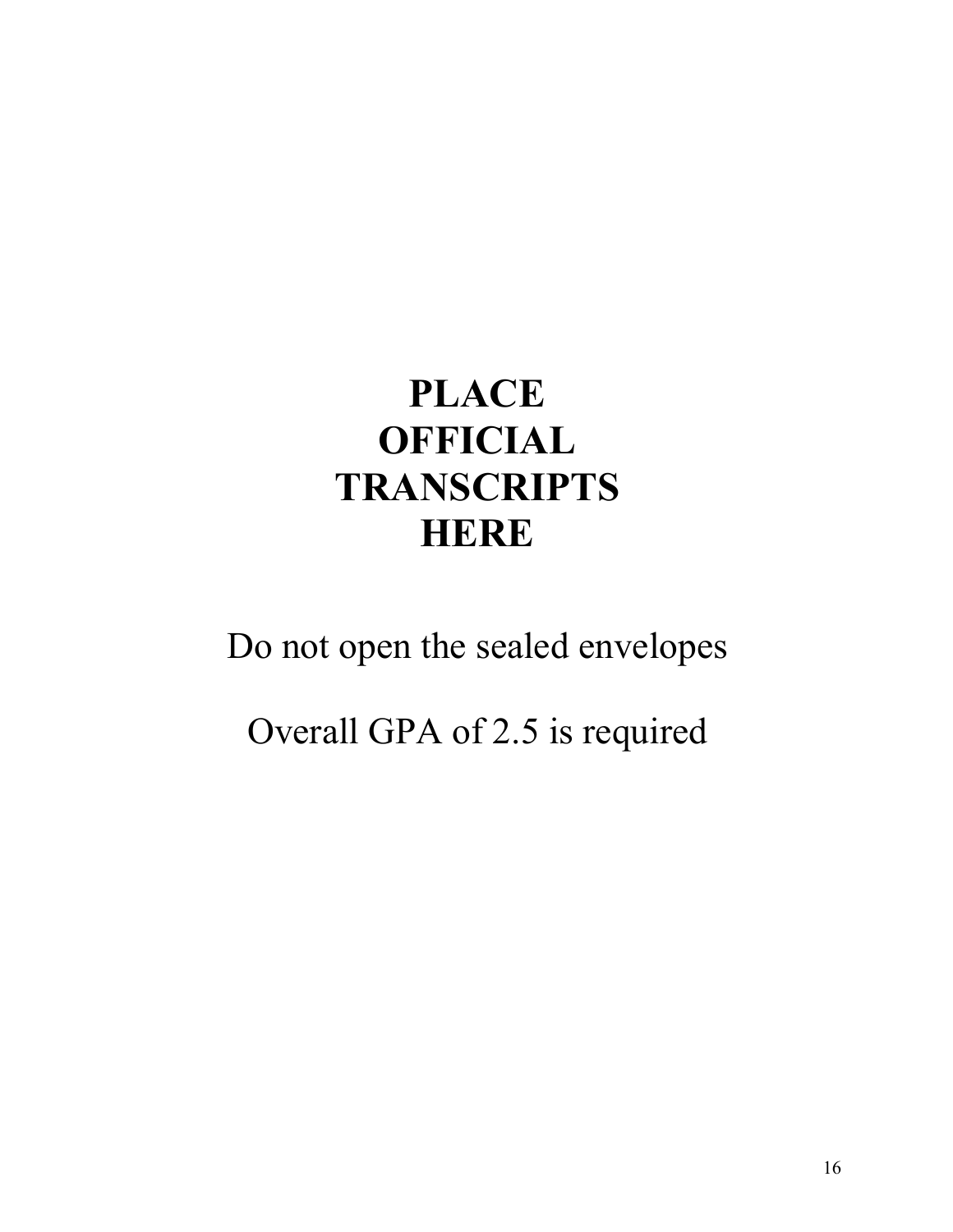# **PLACE IMMUNIZATION RECORD HERE**

Must be on one consolidated record from physician's office, health department or military record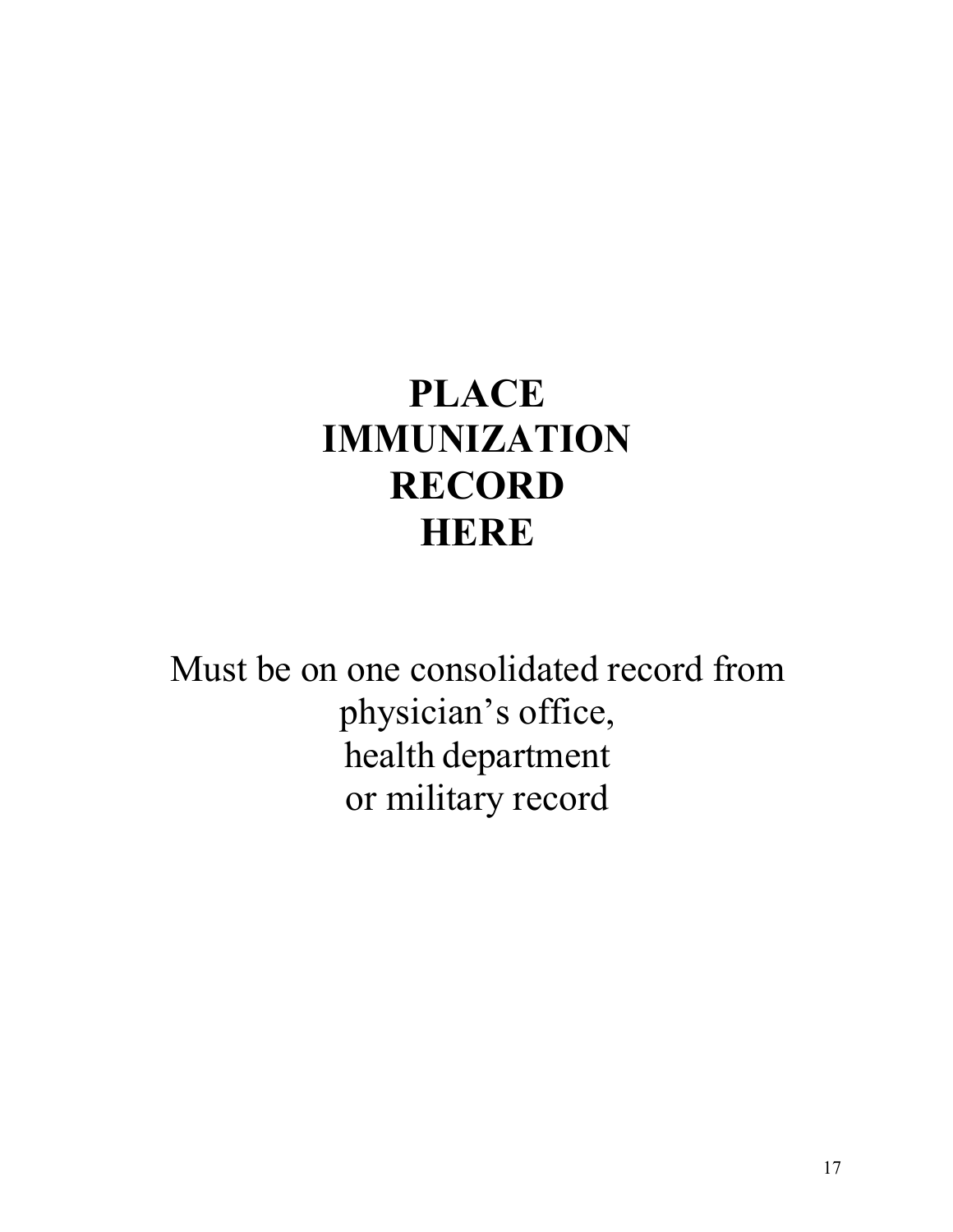# **PLACE COPIES OF DRIVER LICENSE OR PHOTO ID, SOCIAL SECURITY CARD, CPR CARD, HEALTH INSURANCE CARD HERE**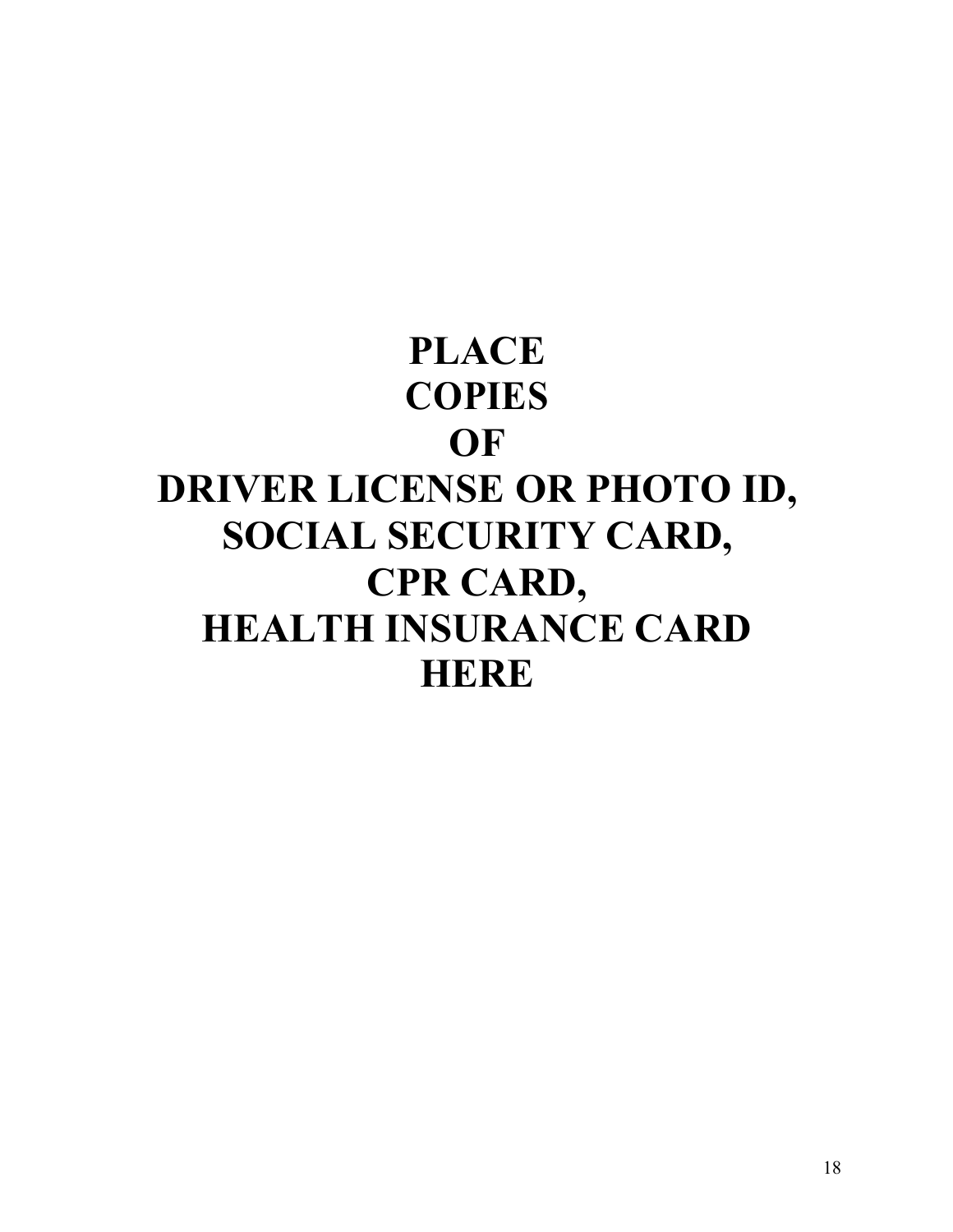# **PLACE ESSAY HERE**

200 word typed essay, 12 font-Times New Roman, on why you want to be a nurse, why you chose St. Philip's College, and what will contribute to your success in the nursing program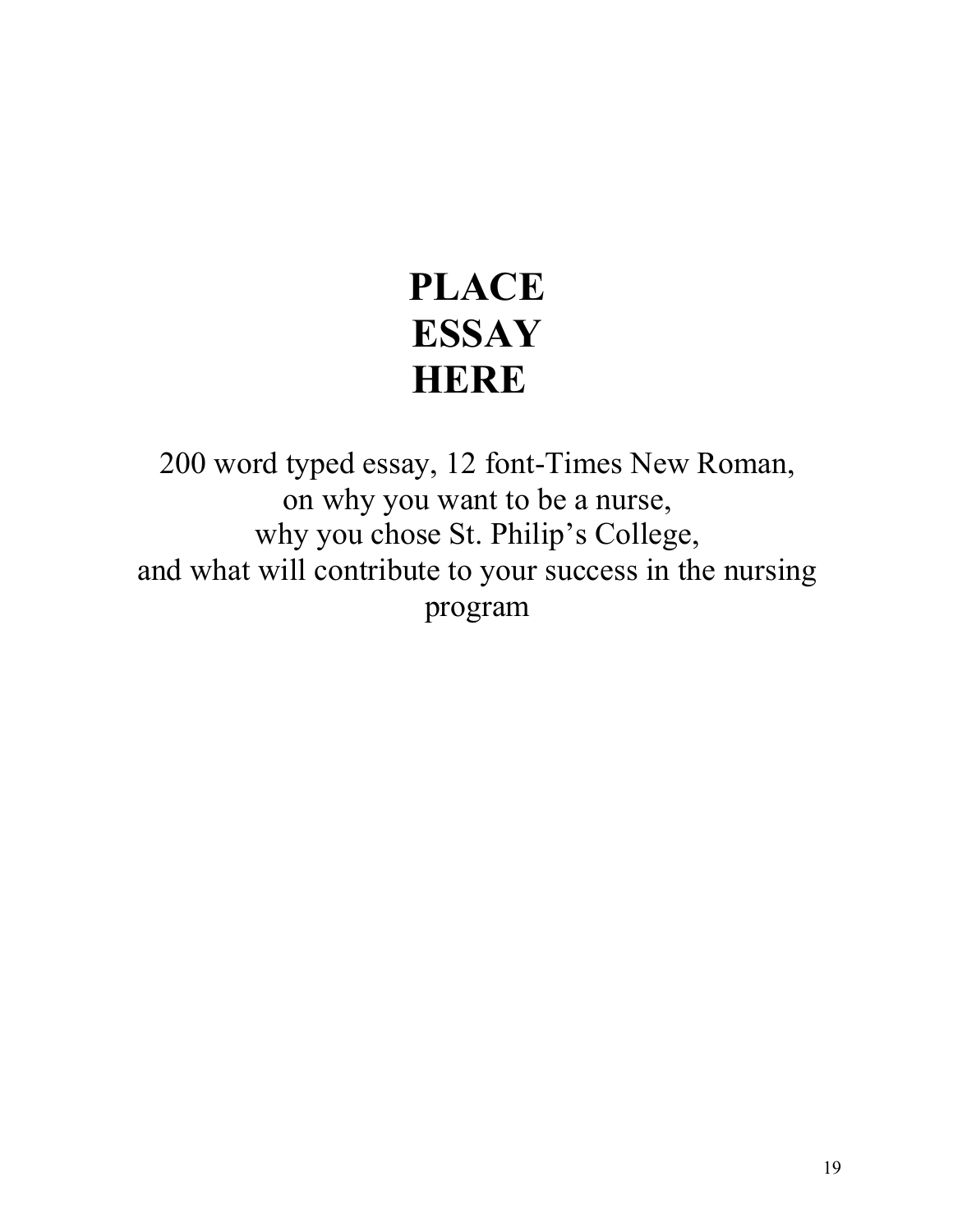# **PLACE THE THREE REFERENCE LETTERS HERE**

Do not open the sealed envelopes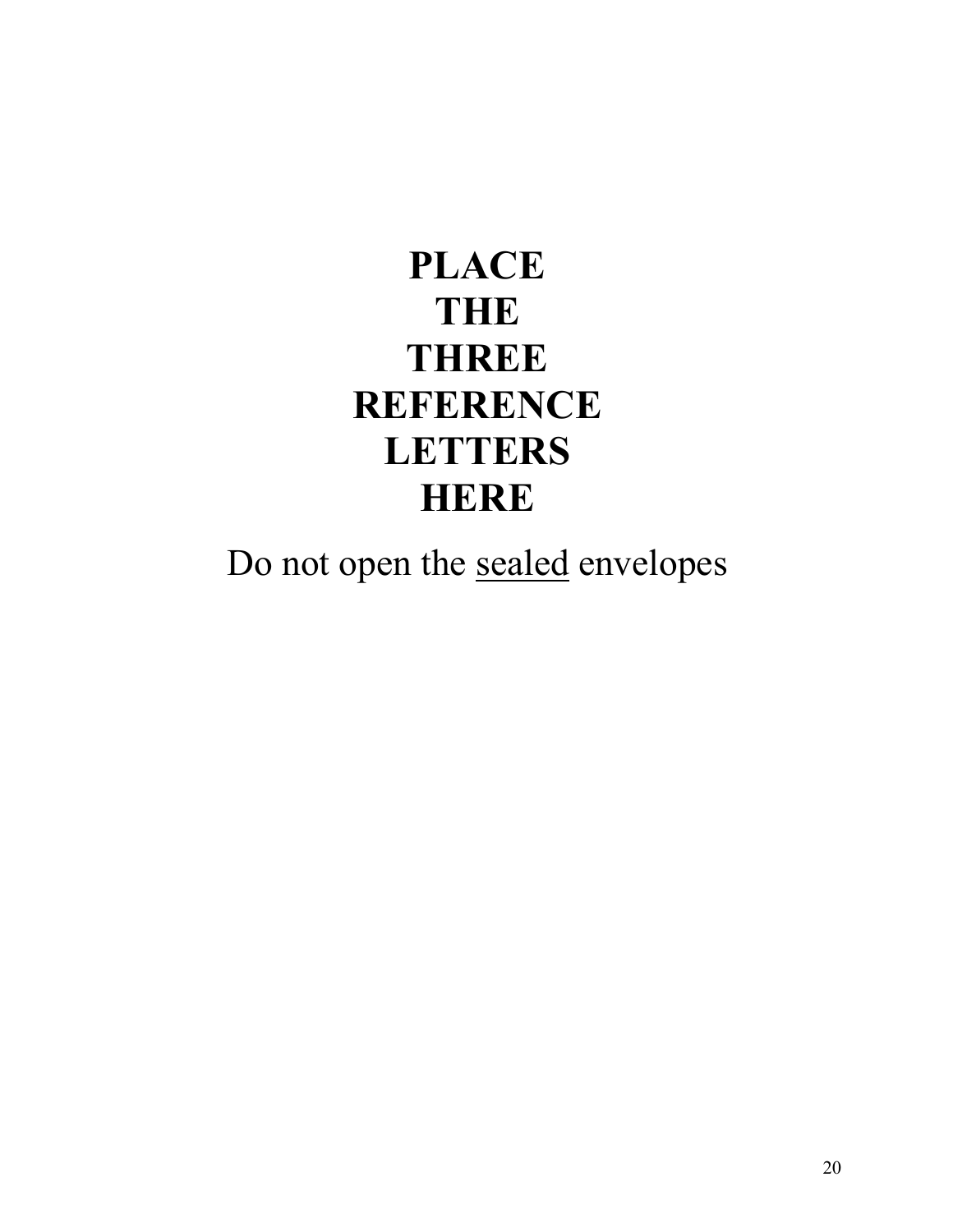#### St. Philip's College Nursing Education Department Vocational Nursing Program **Request for Reference**

, is requesting that you serve as a reference for his/her

### **(Print Name)**

application for admission to the Vocational Nursing Program. To assist us in evaluating his/her application, please complete the following form and return it to the applicant in a sealed envelope.

In completing the form, please, rate the applicant in comparison to other students and/or employees you have known.

|                                                        | Exceptional | Above<br>Average | Average | Below<br>Average | N <sub>0</sub><br>Information |
|--------------------------------------------------------|-------------|------------------|---------|------------------|-------------------------------|
| Work Habits                                            |             |                  |         |                  |                               |
| Ability To Work With Others                            |             |                  |         |                  |                               |
| Communications Skills                                  |             |                  |         |                  |                               |
| Integrity                                              |             |                  |         |                  |                               |
| Potential for Professional Goal                        |             |                  |         |                  |                               |
| Likelihood of Success In<br>Vocational Nursing Program |             |                  |         |                  |                               |
| Problem Solving Ability                                |             |                  |         |                  |                               |

How Long Have You Known the Applicant? **yrs mos.** Under What Circumstances

Please make any comments that you think would assist faculty members in evaluating the candidate's application (If more space is needed, please use the back of this sheet).

How would you rank the applicant?

| Not recommended for Vocational Nursing program of study<br>Unsure of ability in study/academics<br>Recommended for Vocational Nursing program of study |          |  |  |  |  |  |
|--------------------------------------------------------------------------------------------------------------------------------------------------------|----------|--|--|--|--|--|
| Signature:                                                                                                                                             | Date:    |  |  |  |  |  |
| Name Printed or Typed:                                                                                                                                 | Title:   |  |  |  |  |  |
| Institution:                                                                                                                                           | Address: |  |  |  |  |  |

### **Please Return Form to Applicant - In a Sealed Envelope**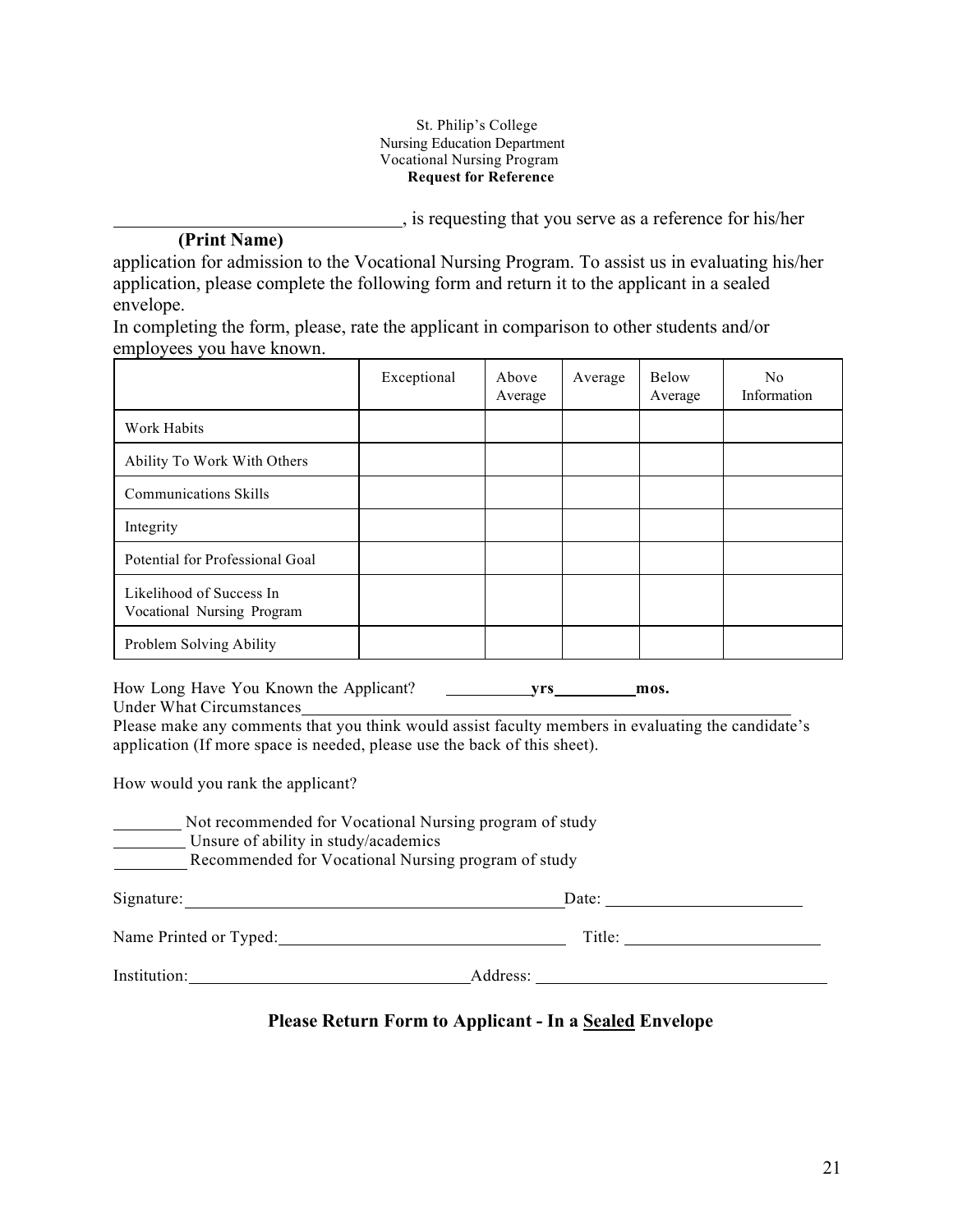#### St. Philip's College Nursing Education Department Vocational Nursing Program **Request for Reference**

, is requesting that you serve as a reference for his/her

### **(Print Name)**

application for admission to the Vocational Nursing Program. To assist us in evaluating his/her application, please complete the following form and return it to the applicant in a sealed envelope.

In completing the form, please, rate the applicant in comparison to other students and/or employees you have known.

|                                                        | Exceptional | Above<br>Average | Average | Below<br>Average | No.<br>Information |
|--------------------------------------------------------|-------------|------------------|---------|------------------|--------------------|
| Work Habits                                            |             |                  |         |                  |                    |
| Ability To Work With Others                            |             |                  |         |                  |                    |
| <b>Communications Skills</b>                           |             |                  |         |                  |                    |
| Integrity                                              |             |                  |         |                  |                    |
| Potential for Professional Goal                        |             |                  |         |                  |                    |
| Likelihood of Success In<br>Vocational Nursing Program |             |                  |         |                  |                    |
| Problem Solving Ability                                |             |                  |         |                  |                    |

How Long Have You Known the Applicant? **yrs mos.** Under What Circumstances

Please make any comments that you think would assist faculty members in evaluating the candidate's application (If more space is needed, please use the back of this sheet).

How would you rank the applicant?

| Not recommended for Vocational Nursing program of study<br>Unsure of ability in study/academics<br>Recommended for Vocational Nursing program of study |        |  |  |  |  |
|--------------------------------------------------------------------------------------------------------------------------------------------------------|--------|--|--|--|--|
| Signature:                                                                                                                                             | Date:  |  |  |  |  |
| Name Printed or Typed:                                                                                                                                 | Title: |  |  |  |  |

Institution: Address:

**Please Return Form to Applicant - In a Sealed Envelope**